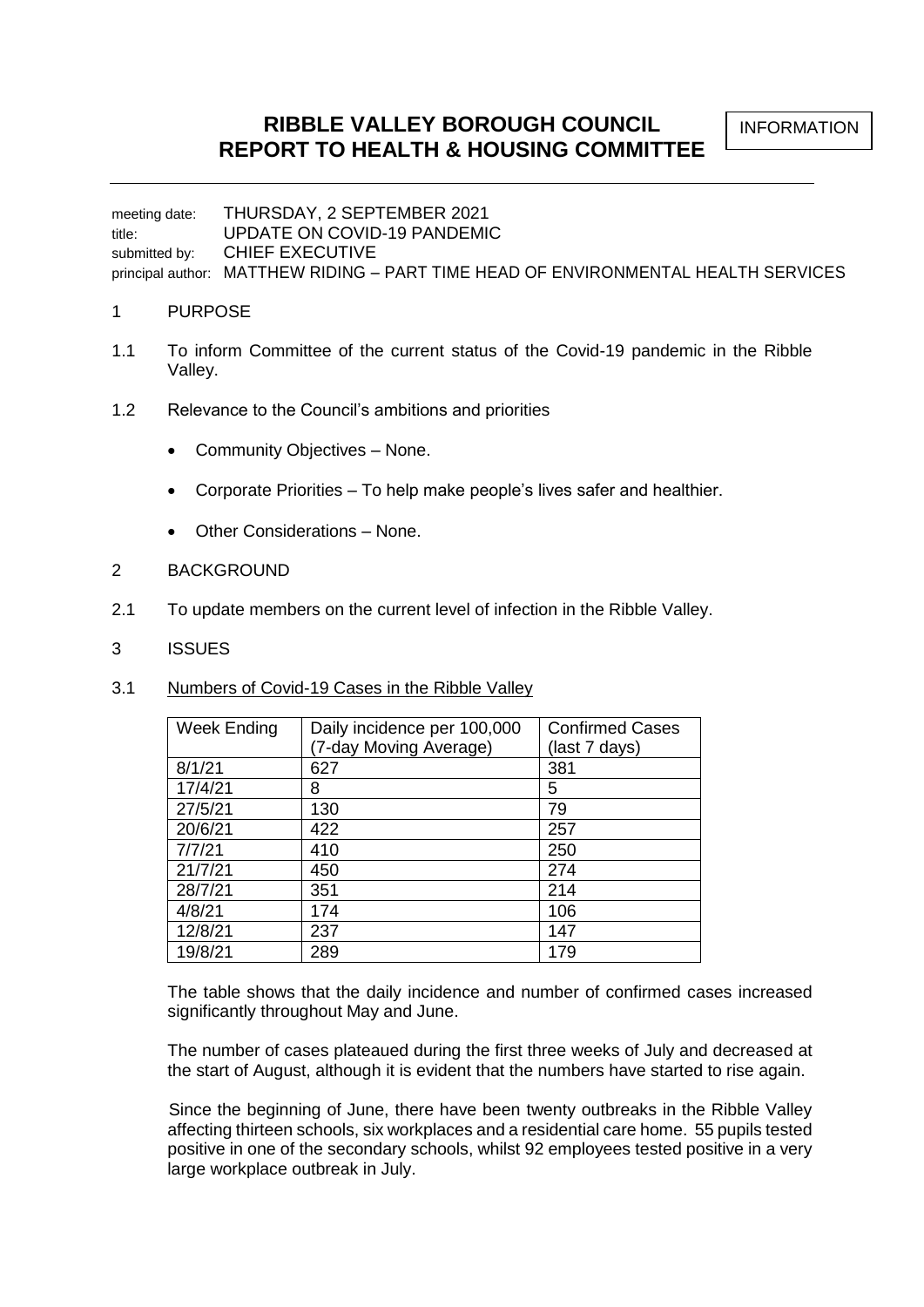The mortality rate in the Ribble Valley has continued to be lower than the national mortality rate and during the last 3 months, there have been 4 deaths of Ribble Valley residents (those residents who have died within 28 days of the first positive test result for Covid-19).

 For the past couple of months, Lancashire County Council has produced a weekly Surveillance Report for each of the 12 District Councils. Their most recent report, dated 19 August, is attached at Appendix 1 and provides excellent ward level data for both case rates and vaccine uptake.

# 3.2 Testing for Covid-19

PCR Testing

| <b>Site Location</b>             | <b>Number of Tests</b>                                                                                                                                                                         |      |       |       |        |     |       |       |       |                          |  |  |
|----------------------------------|------------------------------------------------------------------------------------------------------------------------------------------------------------------------------------------------|------|-------|-------|--------|-----|-------|-------|-------|--------------------------|--|--|
|                                  | $21 - 27$<br>$15 - 21$<br>$14 - 20$<br>$12 - 18$<br>19-25<br>28 June<br>$5 - 11$<br>26 July -<br>$7 - 13$<br>July<br>- 4 July<br>July<br>July<br>April<br>1 August<br>June<br>June<br> January |      |       |       |        |     |       |       |       | $2 - 8$<br><b>August</b> |  |  |
| <b>Edisford Road</b><br>Car Park | 481                                                                                                                                                                                            | 37   | 614   | 561   | 614    | 606 | 455   | 292   | 172   | 217                      |  |  |
|                                  | Number of Tests (number of days on site)                                                                                                                                                       |      |       |       |        |     |       |       |       |                          |  |  |
| Longridge Civic<br>Hall Car Park |                                                                                                                                                                                                | 4(2) | 56(2) | 44(2) | 44 (2) |     | 37(2) | 17(2) | 13(1) | 15(1)                    |  |  |

The number of tests reduced noticeably at the beginning of August. This can be attributed to a lower number of symptomatic cases and also because of a change in policy from Lancashire County Council, as asymptomatic residents were no longer being encouraged to take a PCR test.

 The Council is currently negotiating an extension of the lease agreement with the Ministry of Housing, Communities and Local Government (MHCLG), in order for them to continue to use Edisford Road Car Park as a Local Testing Site for a further six months.

## Asymptomatic Testing

Lateral flow tests (LFT's) are used to identify positive cases in the community that show no symptoms (asymptomatic).

 692 tests were undertaken at Ribble Valley's LFT Centre in June (portacabin located on our Council Offices' car park), whilst a further 450 tests were completed in July.

 Ribble Valley's two pop-up lateral flow testing centres, at Longridge Civic Hall (Tuesday and Friday afternoon) and Whalley Village Hall (Tuesday), have been underused as testing stations, although they have been more popular as collection points for lateral flow home testing kits (residents can collect up to two boxes of seven kits for free).

 All three testing centres are currently operated by Lancashire County Council employees and the portacabin is scheduled to remain on site until at least the end of October.

 In my June report, I mentioned that all 12 Lancashire District Councils had been asked to plan for concentrated local surge testing due to the increased number of cases of the Indian/Delta variant of concern (VOC). There has been little evidence of any surge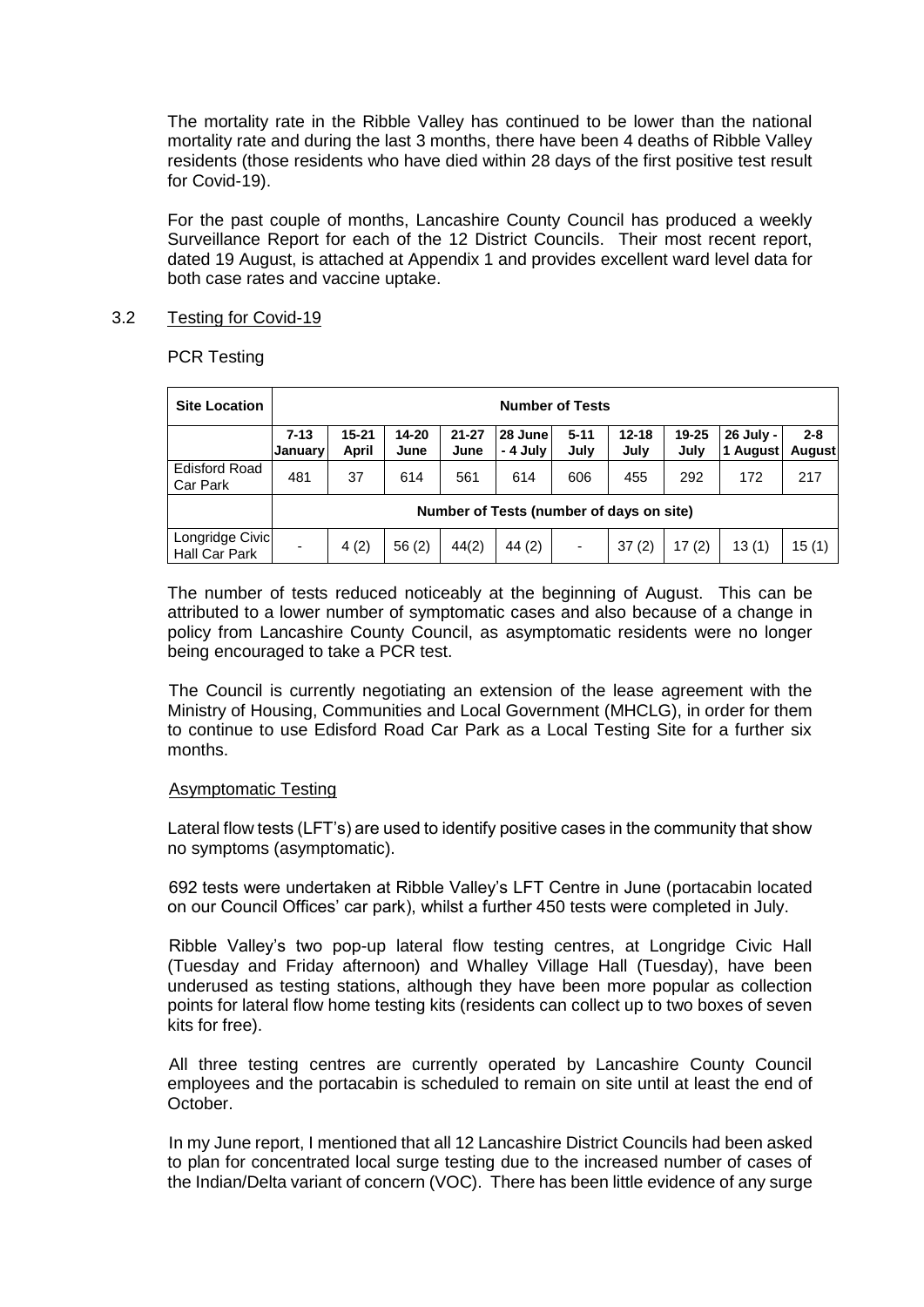testing in the Ribble Valley, other than during the second week of July when a Mobile Testing Unit (MTU) was deployed to a large industrial premise in Clitheroe, to help with the investigation of the aforementioned large outbreak affecting 92 employees (202 PCR tests were undertaken).

#### 3.3 Local Contact Tracing

We have two full-time and one part-time members of staff employed in the combined role of Local Contact Tracer and Community Hub advisor after the successful recruitment of 1 full time post. There is also a team leader who is responsible for overseeing their work.

The team's main role is to contact those positive Covid-19 cases who have failed to either complete contact tracing details online or respond to telephone calls from the NHS Test and Trace system. They must capture all the contact tracing details that are required, ensure that all cases understand and are complying with the current guidelines, and identify the 'Close Contacts' of these cases. These details are completed on the NHS Test and Trace system for them to follow-up. From 16<sup>th</sup> August they will also be collecting enhanced information regarding vaccination status.

Table 1 (overleaf) helps to illustrate the team's excellent work during the period 31 May to 8 August 2021, when they received a total of 435 cases from the NHS Test and Trace System (in comparison to the 283 cases received from 11 December to 30 May). 5 of these cases were returned to Tier 2 NHS Test and Trace as they were not for our area.

Work on 100% of cases was commenced within 24 hours of receipt. 86.5% of cases were closed within 48 hours of receipt. 329 cases (76%) were successfully contacted. 61 cases (14.1%) were closed with no contact possible and this was due to many different reasons including incorrect details provided, the case not answering their phone, not at the address when door knocked and cases being in hospital. 40 cases (9.3%) were contacted but refused to cooperate.

On the 28 May 2021, Ribble Valley was classified as a 'Variant of Concern' area. From that date we were encouraged to enhance our contact tracing efforts by door knocking all cases that we were unable to contact via telephone. Throughout the reporting period the Team Leader identified 68 cases where door knocking might be beneficial in order to receive a response. 27.9% of the door knocks produced a response, whereby contact tracing was successfully completed (a response isn't always received on the door step and in these cases forms are posted through the letter box asking cases to contact the hub as a matter of urgency.)

In an effort to reduce delays in commencing contact tracing, Lancashire County Council have been conducting a weekend cover service since the middle of June. This has meant that any cases placed into the Ribble Valley queue on the NHS Test and Trace System over a weekend have had contact attempted by LCC contact tracing staff. This has, most weekends, had the effect of reducing the number of cases on a Monday morning.

The data in the table highlights the problems that our contact tracers have been encountering on a more frequent basis in recent weeks – a greater unwillingness to cooperate.

Local Contact Tracing will continue for the foreseeable future, with improvements being made to the system which will allow us to take on cases much earlier in the process.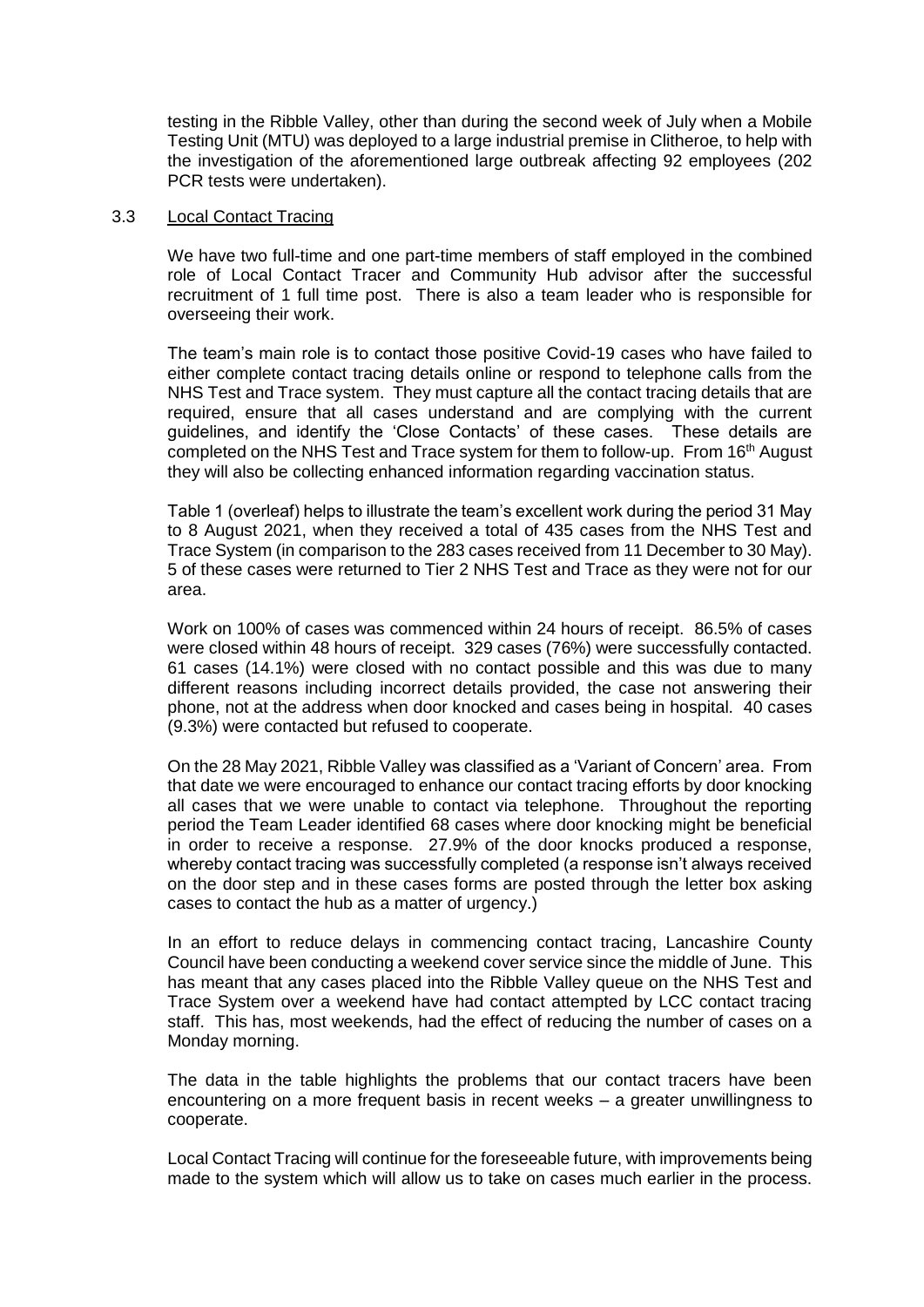It has been recognised that local authorities have an increased chance of successfully reaching the 'hard to reach' cases, with a much greater chance of success if delays in contact tracing are reduced.

#### Table 1

| <b>Dates</b>           | <b>Cases</b><br>received | Average<br>days from<br>test to<br>receipt by<br><b>RVBC</b> | <b>Unwilling</b><br>to<br>cooperate | <b>Unable to</b><br>contact<br>(inc.<br>deceased,<br>in hospital,<br>not at<br>address<br>given) | Incorrect/<br>Insufficient<br>contact<br>details | Door<br>knocked | successful     | All<br>information<br>Door knocksuccessfully<br>gathered<br>and<br>completed | All<br>information<br>successfully<br>gathered<br>and<br>completed |
|------------------------|--------------------------|--------------------------------------------------------------|-------------------------------------|--------------------------------------------------------------------------------------------------|--------------------------------------------------|-----------------|----------------|------------------------------------------------------------------------------|--------------------------------------------------------------------|
|                        | <b>Number</b>            | <b>Number</b>                                                | <b>Number</b>                       | <b>Number</b>                                                                                    | <b>Number</b>                                    | <b>Number</b>   | <b>Number</b>  | <b>Number</b>                                                                | $\%$                                                               |
| $31 - 6$<br>June       | 28                       | 3.25                                                         | 1                                   | $\mathbf 0$                                                                                      | $\mathbf 0$                                      | $\mathbf 0$     | $\mathbf 0$    | 27                                                                           | 96.4%                                                              |
| $7 - 13$<br>June       | 56                       | 2.34                                                         | 3                                   | 6                                                                                                | $\overline{2}$                                   | 9               | 4              | 45                                                                           | 80.4%                                                              |
| 14-20<br>June          | 47                       | 2.43                                                         | 1                                   | 5                                                                                                | 0                                                | $\mathbf 0$     | $\mathbf 0$    | 41                                                                           | 87.2%                                                              |
| $21 - 27$<br>June      | 41                       | 3.24                                                         | $\mathbf 0$                         | 6                                                                                                | 1                                                | 8               | 3              | 34                                                                           | 82.9%                                                              |
| $28 - 4$<br>July       | 35                       | 2.49                                                         | $\Omega$                            | $\Omega$                                                                                         | 0                                                | 1               | 1              | 35                                                                           | 100%                                                               |
| $5 - 11$<br>July       | 34                       | 2.94                                                         | 3                                   | 3                                                                                                | 0                                                | 5               | 4              | 28                                                                           | 82.4%                                                              |
| $12 - 18$<br>July      | 40                       | 3.08                                                         | $\overline{7}$                      | 4                                                                                                | 0                                                | 9               | 4              | 29                                                                           | 72.5%                                                              |
| 19-25<br>July          | 51                       | 3.26                                                         | 9                                   | 8                                                                                                | 1                                                | 15              | $\overline{2}$ | 33                                                                           | 64.7%                                                              |
| $26-1$<br>Aug          | 25                       | 3.36                                                         | 5                                   | $\overline{4}$                                                                                   | $\overline{2}$                                   | $\overline{7}$  | 1              | 14                                                                           | 56.0%                                                              |
| $2 - 8$<br>Aug         | 24                       | 3.2                                                          | 5                                   | 3                                                                                                | 1                                                | 1               | $\mathbf 0$    | 15                                                                           | 62.5%                                                              |
| $9 - 15$<br>Aug        | 49                       | 3.49                                                         | 6                                   | 15                                                                                               | $\Omega$                                         | 13              | $\Omega$       | 28                                                                           | 57.1%                                                              |
| <b>Total</b><br>number | 430                      |                                                              | 40                                  | 54                                                                                               | $\overline{7}$                                   | 68              | 19             | 329                                                                          |                                                                    |
| Total %                |                          | 3.0                                                          | 9.3%                                | 12.5%                                                                                            | 1.6%                                             | 15.7%           | 27.9%          |                                                                              | 76.2%                                                              |

## 3.4 Enforcement Action

Since the beginning of June, the Council have received 41 complaints about premises that are allegedly breaking the lockdown rules. 23 of these complaints were regarding hospitality venues (including food takeaways), the majority of which concerned people not wearing masks and staff not self-isolating.

Officers have visited a total of 110 business premises, mainly to offer advice and guidance and also to check compliance with the current regulations.

# 3.5 Vaccination

|     | Number of people vaccinated with at least 1 Dose |               |      |      |      |      |      |                                                             |  |           |      |      |       |                |
|-----|--------------------------------------------------|---------------|------|------|------|------|------|-------------------------------------------------------------|--|-----------|------|------|-------|----------------|
| U18 |                                                  | $18-24$ 25-29 |      |      |      |      |      | 30-34 35-39 40-44 45-49 50-54 55-59 60-64 65-69 70-74 75-79 |  |           |      |      | $80+$ | <b>I TOTAL</b> |
| 513 | 3483                                             | 2315 l        | 2666 | 2848 | 3044 | 3676 | 4747 | 4984                                                        |  | 4482 3732 | 3991 | 2995 | 3989  | 47465          |